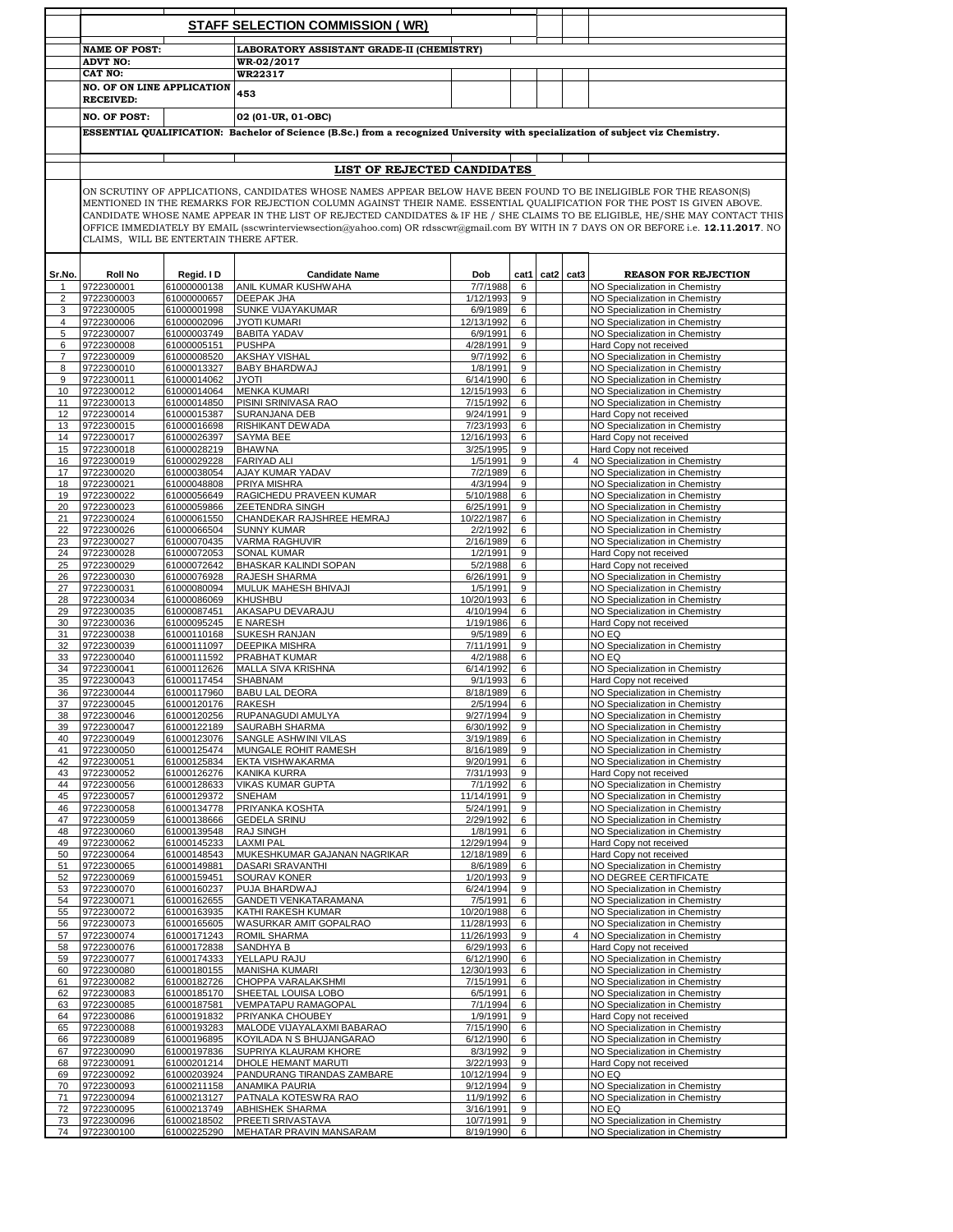| 75         | 9722300101               | 61000229277                | DULLA RAMAKRISHNA                                  | 10/10/1990             | 6      |   | NO Specialization in Chemistry                                   |
|------------|--------------------------|----------------------------|----------------------------------------------------|------------------------|--------|---|------------------------------------------------------------------|
| 76         | 9722300102               | 61000240964                | <b>MANAS RANJAN MUDULI</b>                         | 4/3/1995               | 6      |   | NO Specialization in Chemistry                                   |
| 77         | 9722300104               | 61000242302                | AAKRITI NIGAM                                      | 12/2/1990              | 9      |   | Hard Copy not received                                           |
| 78         | 9722300106               | 61000247653                | <b>GULSHAN KUMAR</b>                               | 7/25/1991              | 9      |   | NO Specialization in Chemistry                                   |
|            |                          |                            |                                                    |                        |        |   | NO BSC DEGREE & MARK SHEET IN                                    |
|            |                          |                            |                                                    |                        |        |   |                                                                  |
| 79         | 9722300107               | 61000248170                | <b>GATTAGARI SRIKANTH</b>                          | 8/16/1992              | 6      |   | <b>CHEMISTRY</b>                                                 |
| 80         | 9722300108               | 61000249958                | KANTILAL RAJARAM MORE                              | 7/20/1991              | 9      |   | NO Specialization in Chemistry                                   |
| 81         | 9722300110               | 61000256114                | MUDDASANI GOUTHAM REDDY                            | 5/10/1993              | 9      |   | Hard Copy not received                                           |
| 82         | 9722300111               | 61000258078                | BAIREDDI APPALANAIDU                               | 3/3/1991               | 6      |   | NO Specialization in Chemistry                                   |
| 83         | 9722300112               | 61000259610                | HIMANSHU SAINI                                     | 2/11/1992              | 6      |   | Hard Copy not received                                           |
| 84         | 9722300113               | 61000266632                | <b>NEETU SONI</b>                                  | 10/18/1992             | 6      |   | Hard Copy not received                                           |
|            |                          |                            |                                                    |                        |        |   |                                                                  |
| 85         | 9722300114               | 61000273220                | HANISHA YADAV                                      | 7/26/1992              | 6      |   | NO Specialization in Chemistry                                   |
| 86         | 9722300115               | 61000274518                | <b>APOORVA</b>                                     | 8/30/1993              | 9      |   | NO Specialization in Chemistry                                   |
| 87         | 9722300116               | 61000278847                | NIMISHA N KUMARAN                                  | 5/16/1992              | 6      |   | Hard Copy not received                                           |
| 88         | 9722300117               | 61000287900                | <b>DEEPAK</b>                                      | 12/11/1989             | 6      |   | NO Specialization in Chemistry                                   |
| 89         | 9722300118               | 61000299631                | <b>RENU KUMARI</b>                                 | 9/20/1992              | 9      |   | Hard Copy not received                                           |
| 90         | 9722300119               | 61000299634                | <b>NISHA</b>                                       | 8/13/1992              | 6      |   | Hard Copy not received                                           |
|            |                          |                            |                                                    |                        |        |   |                                                                  |
| 91         | 9722300121               | 61000303314                | DHARMANA VENKATA KRISHNA                           | 8/5/1989               | 6      |   | NO Specialization in Chemistry                                   |
| 92         | 9722300122               | 61000305306                | <b>KAPIL KUMAR</b>                                 | 3/4/1993               | 9      |   | NO Specialization in Chemistry                                   |
| 93         | 9722300123               | 61000306990                | RAIHAN JAMI                                        | 2/22/1990              | 6      |   | NO Specialization in Chemistry                                   |
| 94         | 9722300124               | 61000310970                | MAITHILY                                           | 6/10/1993              | 6      |   | NO Specialization in Chemistry                                   |
| 95         | 9722300126               | 61000317055                | RENU CHHIKARA                                      | 11/19/1995             | 9      |   | NO Specialization in Chemistry                                   |
| 96         | 9722300127               | 61000317255                | <b>VIVEK KUMAR</b>                                 | 6/13/1996              | 9      |   | NO Specialization in Chemistry                                   |
| 97         | 9722300128               | 61000320676                | DHARMA PAL KUMAR                                   | 8/1/1993               | 9      | 4 | NO Specialization in Chemistry                                   |
|            |                          |                            |                                                    |                        |        |   |                                                                  |
| 98         | 9722300129               | 61000323633                | AKASH                                              | 6/27/1987              | 6      | 5 | NO Specialization in Chemistry                                   |
| 99         | 9722300130               | 61000325967                | MODALAVALASA TULASI DAS                            | 2/28/1995              | 6      |   | NO Specialization in Chemistry                                   |
| 100        | 9722300132               | 61000344724                | <b>HIMANI GAHOI</b>                                | 7/11/1993              | 9      |   | Hard Copy not received                                           |
| 101        | 9722300133               | 61000345440                | ALPANA MISHRA                                      | 11/8/1995              | 9      |   | Hard Copy not received                                           |
| 102        | 9722300135               | 61000347038                | RAHUL PATEL                                        | 10/30/1994             | 6      |   | NO Specialization in Chemistry                                   |
| 103        | 9722300136               | 61000373272                | C SHIREESHA                                        | 4/3/1991               | 9      |   | Hard Copy not received                                           |
|            |                          |                            |                                                    |                        |        |   |                                                                  |
| 104        | 9722300137               | 61000404952                | KHUSHBU SHARDA                                     | 10/4/1992              | 9      |   | NO Specialization in Chemistry                                   |
| 105        | 9722300140               | 61000442530                | MOUMITA GHOSH                                      | 2/1/1992               | 9      |   | NO BSC DEGREE IN CHEMISTRY                                       |
| 106        | 9722300142               | 61000451306                | SANGEETA KUMARI                                    | 7/9/1992               | 6      |   | NO Specialization in Chemistry                                   |
| 107        | 9722300143               | 61000458899                | <b>BHAGYASHRI</b>                                  | 6/26/1994              | 6      |   | Hard Copy not received                                           |
| 108        | 9722300145               | 61000473558                | SHEIKH NAGMA RAJJAK                                | 3/25/1993              | 6      |   | NO Specialization in Chemistry                                   |
| 109        | 9722300148               | 61000489046                | <b>VINAY KUMAR</b>                                 | 1/8/1994               | 9      |   | NO Specialization in Chemistry                                   |
| 110        | 9722300150               |                            | SHERU NAGARAJU                                     | 9/25/1992              | 6      |   | NO Specialization in Chemistry                                   |
|            |                          | 61000500131                |                                                    |                        |        |   |                                                                  |
| 111        | 9722300151               | 61000502486                | POOJA RANI                                         | 7/1/1993               | 9      |   | NO Specialization in Chemistry                                   |
| 112        | 9722300152               | 61000506572                | VADAPALLI SIRISHA                                  | 4/24/1996              | 9      |   | NO Specialization in Chemistry                                   |
| 113        | 9722300153               | 61000511605                | DEEPANJALI                                         | 1/3/1992               | 9      |   | Hard Copy not received                                           |
| 114        | 9722300154               | 61000516874                | MAYA                                               | 10/10/1992             | 6      |   | NO Specialization in Chemistry                                   |
| 115        | 9722300159               | 61000533371                | DEVARAPALLI SRINIVASA RAO                          | 9/20/1991              | 6      |   | NO Specialization in Chemistry                                   |
| 116        | 9722300160               | 61000534528                | AITHAGONI SATHISH                                  | 8/6/1989               | 6      |   | NO Specialization in Chemistry                                   |
|            |                          |                            |                                                    |                        |        |   |                                                                  |
| 117        | 9722300161               | 61000550123                | TANIA CHOWDHURY                                    | 6/8/1994               | 9      |   | Hard Copy not received                                           |
| 118        | 9722300162               | 61000555418                | N VIJAY KRISHNA YADAV                              | 11/1/1991              | 6      |   | NO Specialization in Chemistry                                   |
| 119        | 9722300164               | 61000566288                | <b>GEETAM RATHOD</b>                               | 4/24/1991              | 6      |   | NO Specialization in Chemistry                                   |
| 120        | 9722300165               | 61000571380                | RAJALEKSHMY R L                                    | 2/17/1995              | 6      |   | Hard Copy not received                                           |
| 121        | 9722300166               | 61000582443                | AARIF KHAN                                         | 3/21/1989              | 6      |   | NO Specialization in Chemistry                                   |
| 122        | 9722300167               | 61000583803                | ETHAMSETTI SYAMALA                                 | 9/25/1989              | 6      |   | NO Specialization in Chemistry                                   |
|            |                          |                            |                                                    |                        | 9      |   |                                                                  |
| 123        | 9722300168               | 61000591285                | SAWANT RAKESH ANKUSH                               | 10/8/1992              |        |   | NO Specialization in Chemistry                                   |
| 124        | 9722300169               | 61000598137                | GUDIVADA VENKATA RAVI KUMAR                        | 7/4/1992               | 6      |   | NO Specialization in Chemistry                                   |
| 125        | 9722300170               | 61000599586                | DARSHANA JOSHI                                     | 12/31/1992             | 9      |   | NO Specialization in Chemistry                                   |
| 126        | 9722300171               | 61000608784                | JAYA KUMARI MALAV                                  | 8/6/1994               | 6      |   | Hard Copy not received                                           |
| 127        | 9722300173               | 61000614427                | NIMBARTE PRAVIN FULCHAND                           | 6/1/1994               | 6      |   | Hard Copy not received                                           |
| 128        | 9722300175               | 61000628414                | MULLA MASTAN BABU                                  | 2/1/1994               | 9      |   | NO Specialization in Chemistry                                   |
| 129        | 9722300177               | 61000629436                | MANAPURE MADHURI VIJAY                             | 12/7/1990              | 9      |   | NO Specialization in Chemistry                                   |
|            |                          |                            |                                                    |                        |        |   |                                                                  |
| 130        | 9722300178               | 61000631086                | <b>AMIT KUMAWAT</b>                                | 7/18/1991              | 6      |   | Hard Copy not received                                           |
| 131        | 9722300179               | 61000632036                | KUNNERLA SWATHI                                    | 1/17/1994              | 6      |   | Hard Copy not received                                           |
| 132        | 9722300180               | 61000632117                | RATHOD AKASH DESAI                                 | 1/13/1995              | 9      |   | Hard Copy not received                                           |
| 133        | 9722300181               | 61000632395                | PATEL HARDIK                                       | 7/16/1996              | 6      |   | Hard Copy not received                                           |
| 134        | 9722300182               | 61000633193                | KOTRANGI THIRUPATHI                                | 6/10/1992              | 6      |   | Hard Copy not received                                           |
|            |                          | 61000634209                |                                                    | 7/8/1992               |        |   |                                                                  |
| 135        | 9722300184               |                            | <b>NEERAJ KUMAR</b>                                |                        | 6      |   | NO Specialization in Chemistry                                   |
| 136        | 9722300185               | 61000634350                | KHEDKAR PRIYA HARICHAND                            | 6/8/1990               | 6      |   | Hard Copy not received                                           |
| 137        | 9722300186               | 61000634728                | TRIVEDI PRIYANKA DILIP                             | 8/26/1996              | 9      |   | Hard Copy not received                                           |
| 138        | 9722300187               | 61000635298                | YADAV DHARMENDRA TARACHAND                         | 11/13/1989             | 6      |   | NO Specialization in Chemistry                                   |
| 139        | 9722300188               | 61000635922                | <b>SUMANA MAITY</b>                                | 3/15/1996              | 9      |   | Hard Copy not received                                           |
| 140        | 9722300189               | 61000636478                | <b>MANISH SETH</b>                                 | 3/23/1991              | 6      |   | Hard Copy not received                                           |
| 141        | 9722300190               | 61000636775                | PATRANGE MITHILA ANIL                              | 10/22/1990             | 6      |   | Hard Copy not received                                           |
| 142        |                          | 61000636887                |                                                    |                        |        |   |                                                                  |
|            | 9722300191               |                            | CHANDANI DILIPRAO LEWADE                           | 12/29/1994             | 6      |   | NO DOCUMENT ENCLOSE                                              |
| 143        | 9722300192               | 61000637589                | LAKKAM MALATHI                                     | 2/7/1996               | 6      |   | Hard Copy not received                                           |
| 144        | 9722300193               | 61000638685                | AAKRITI KARNA                                      | 11/30/1993             | 9      |   | Hard Copy not received                                           |
| 145        | 9722300194               | 61000638986                | SUDHANSHU VISHWAKARMA                              | 12/1/1987              | 6      |   | Hard Copy not received                                           |
| 146        | 9722300195               | 61000639066                | PALLE JYOTHSNA                                     | 4/1/1994               | 6      |   | Hard Copy not received                                           |
| 147        | 9722300196               | 61000640064                | SHAIK KHASIM BHASHA                                | 3/8/1986               | 9      | 5 | Hard Copy not received                                           |
| 148        | 9722300197               | 61000640519                | KAMBLE KIRAN SAJJAN                                | 10/3/1992              | 9      |   | Hard Copy not received                                           |
|            |                          |                            | <b>DHARM PAL</b>                                   |                        | 6      |   |                                                                  |
| 149        | 9722300198               | 61000640930                |                                                    | 12/30/1990             |        |   | NO Specialization in Chemistry                                   |
| 150        | 9722300199               | 61000641260                | NARENDRA TIKARAM CHAUDHARI                         | 12/26/1989             | 6      |   | Hard Copy not received                                           |
| 151        | 9722300200               | 61000641838                | POOJA KISHOR SONAWANE                              | 5/12/1995              | 6      |   | Hard Copy not received                                           |
| 152        | 9722300201               | 61000644638                | GUPTA ARTI NANKURAM                                | 7/16/1994              | 6      |   | Hard Copy not received                                           |
| 153        | 9722300202               | 61000645076                | MONALISA SAHU                                      | 5/20/1991              | 9      |   | NO Specialization in Chemistry                                   |
| 154        | 9722300204               | 61000647050                | CHAVAN AMAY PARSHURAM                              | 10/4/1990              | 6      |   | NO Specialization in Chemistry                                   |
|            | 9722300205               | 61000648907                | BHANARKAR MONALI KISHOR                            | 5/13/1996              | 9      |   | Hard Copy not received                                           |
| 155        |                          |                            |                                                    |                        |        |   |                                                                  |
| 156        | 9722300206               | 61000649490                | AKSHAY KUMAR                                       | 1/18/1997              | 6      |   | Hard Copy not received                                           |
| 157        | 9722300207               | 61000650089                | <b>RUPA KUL</b>                                    | 2/4/1994               | 9      |   | Hard Copy not received                                           |
| 158        | 9722300208               | 61000650881                | CHALLAGUNDLA VIVEKANANDA SWAMY                     | 3/1/1993               | 6      |   | NO Specialization in Chemistry                                   |
| 159        | 9722300209               | 61000652370                | KAKADE MANISHA UTTAM                               | 7/28/1993              | 9      |   | NO Specialization in Chemistry                                   |
| 160        | 9722300210               | 61000652915                | SHILPA SHARMA                                      | 8/18/1992              | 9      | 4 | Hard Copy not received                                           |
| 161        | 9722300211               | 61000653269                | DESHMUKH VIRBHADRA BHAGWAN                         | 4/4/1995               | 6      |   | Hard Copy not received                                           |
|            |                          |                            |                                                    |                        |        |   |                                                                  |
| 162        | 9722300212               | 61000655620                | SAWANT SAYALI PRADIPRAO                            | 12/2/1995              | 9      |   | Hard Copy not received                                           |
|            | 9722300213               | 61000655838                | MAHENDRA SINGH RAJPUT                              | 11/15/1995             | 9      |   | Hard Copy not received                                           |
| 163        |                          | 61000656371                | SARITA YADAV                                       | 10/26/1992             | 6      |   | NO Specialization in Chemistry                                   |
| 164        | 9722300215               |                            |                                                    |                        |        |   |                                                                  |
| 165        | 9722300216               | 61000657263                | PARUL MISHRA                                       | 8/12/1992              | 9      |   | Hard Copy not received                                           |
|            |                          |                            |                                                    |                        |        |   |                                                                  |
| 166        | 9722300217               | 61000657832                | MORE SUMEET SHIVAJI                                | 12/13/1995             | 9      |   | NO Specialization in Chemistry                                   |
| 167        | 9722300218               | 61000657936                | JADHAV DARSHANA SURESH                             | 11/6/1992              | 9      |   | Hard Copy not received                                           |
| 168        | 9722300220               | 61000659744                | PATEL JEMISHABEN DINESHBHAI                        | 1/20/1996              | 9      |   | Hard Copy not received                                           |
| 169        | 9722300221               | 61000660674                | WANKHADE SONAL SUKHADEORAO                         | 3/30/1988              | 9      | 5 | Hard Copy not received                                           |
| 170<br>171 | 9722300222<br>9722300223 | 61000661953<br>61000663420 | AVINASH SURENDRA PHUTANE<br>SHINGDE SNEHA RAVINDRA | 3/2/1995<br>12/28/1995 | 6<br>6 |   | NO Specialization in Chemistry<br>NO Specialization in Chemistry |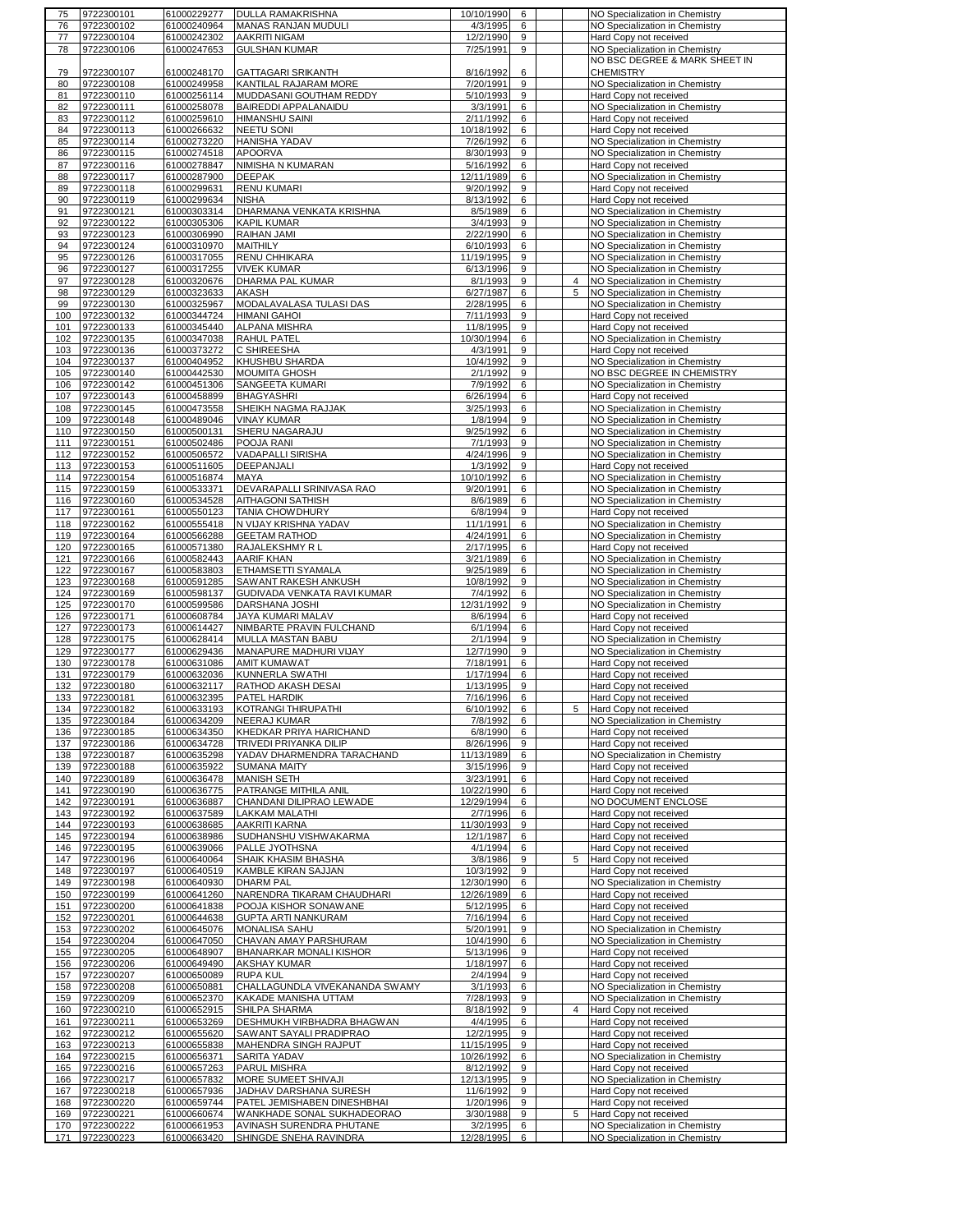| 172 | 9722300224     | 61000664948 | NARASIMHA RAO                   | 2/11/1992  | 6                |                | Hard Copy not received                   |
|-----|----------------|-------------|---------------------------------|------------|------------------|----------------|------------------------------------------|
| 173 | 9722300225     | 61000665321 | CHETANA RATHOR                  | 4/21/1995  | 6                |                | Hard Copy not received                   |
| 174 | 9722300226     | 61000665634 | <b>GARIMA SONI</b>              | 9/9/1992   |                  |                |                                          |
|     |                |             |                                 |            | 6                |                | Hard Copy not received                   |
| 175 | 9722300227     | 61000666435 | SURYAWANSHI JAYSHREE VASANT     | 4/26/1992  | 9                |                | Hard Copy not received                   |
| 176 | 9722300230     | 61000667498 | SANGAR SUNIL DATTATRAY          | 11/12/1987 | 6                |                | Hard Copy not received                   |
| 177 | 9722300231     | 61000667633 | <b>MALI VIKAS ADHAR</b>         | 9/13/1995  | 6                |                | Hard Copy not received                   |
|     |                |             |                                 |            |                  |                |                                          |
| 178 | 9722300232     | 61000667810 | PRIYA                           | 9/2/1992   | 9                |                | NO Specialization in Chemistry           |
| 179 | 9722300233     | 61000668020 | NEHA SHARMA                     | 10/6/1991  | 9                |                | NO Specialization in Chemistry           |
| 180 | 9722300234     | 61000670445 | SANJAY PAL HUDDA                | 8/21/1989  | 6                |                | Hard Copy not received                   |
| 181 | 9722300235     | 61000672623 | SAYANKAR MEGHA SURESHRAO        | 2/21/1989  | 6                |                | Hard Copy not received                   |
|     |                |             |                                 | 5/17/1995  |                  |                |                                          |
| 182 | 9722300236     | 61000672890 | VIGHNE SOMNATH MHATARDEV        |            | 6                |                | Hard Copy not received                   |
| 183 | 9722300238     | 61000678356 | PABITRA MANDAL                  | 5/4/1993   | 9                |                | Hard Copy not received                   |
| 184 | 9722300239     | 61000678528 | DABEKAR PRIYANKA DILIP          | 9/27/1994  | $\boldsymbol{9}$ |                | Hard Copy not received                   |
| 185 | 9722300240     | 61000680194 | JUILEE LOHALKAR                 | 9/20/1991  | 9                |                | NO Specialization in Chemistry           |
|     | 9722300241     |             |                                 |            |                  |                |                                          |
| 186 |                | 61000682047 | LOHE NAYAN VIJAYRAO             | 1/18/1993  | 6                |                | <b>Hard Copy not received</b>            |
| 187 | 9722300242     | 61000683064 | YOGITA LAXMAN BABAR             | 9/10/1994  | 9                |                | NO Specialization in Chemistry           |
| 188 | 9722300243     | 61000687442 | NEHARKAR RAHUL BHAGWANRAO       | 1/15/1988  | 6                |                | Hard Copy not received                   |
| 189 | 9722300244     | 61000689619 | PHATAK NIRAJ SHIVAJI            | 7/3/1991   | 9                |                | NO Specialization in Chemistry           |
| 190 | 9722300245     | 61000691220 | CHHAYA JAIN                     | 4/3/1996   | 9                |                |                                          |
|     |                |             |                                 |            |                  |                | Hard Copy not received                   |
| 191 | 9722300246     | 61000694505 | AVHAD VANDANA MARUTI            | 8/15/1994  | 6                |                | Hard Copy not received                   |
| 192 | 9722300247     | 61000695478 | NEHA TITIRMARE                  | 11/19/1994 | 6                |                | Hard Copy not received                   |
| 193 | 9722300248     | 61000696915 | MASHETTI SRUJANA                | 8/27/1992  | 9                |                | NO Specialization in Chemistry           |
|     |                |             |                                 |            |                  |                | NO DEGREE CERTIFICATE NO                 |
|     |                |             |                                 |            |                  |                |                                          |
| 194 | 9722300250     | 61000702016 | PATIL SONALI PRAKASH            | 1/23/1992  | 9                |                | Specialization in Chemistry              |
| 195 | 9722300251     | 61000702045 | KAPALE SWATI PRAVIN             | 1/28/1981  | 6                |                | Hard Copy not received                   |
| 196 | 9722300252     | 61000703105 | SANTOSH POPAT ADLINGE           | 6/2/1993   | 6                |                | Hard Copy not received                   |
| 197 | 9722300253     | 61000704198 | AKASH                           | 5/29/1991  | 6                |                | NO Specialization in Chemistry           |
| 198 | 9722300254     | 61000706159 | NANKAR SUNIL RAMKRUSHNA         | 12/26/1995 | 6                |                | Hard Copy not received                   |
|     |                |             |                                 |            |                  |                |                                          |
| 199 | 9722300255     | 61000706856 | PATIL SWAPNEEL DNYANESHWAR      | 5/30/1991  | 6                |                | NO Specialization in Chemistry           |
| 200 | 9722300256     | 61000707017 | BOREDDY VENKATA KONDA REDDY     | 6/20/1991  | 9                |                | Hard Copy not received                   |
| 201 | 9722300258     | 61000707711 | JOLIYA DAMJIBHAI SONDABHAI      | 9/15/1994  | 6                |                | <b>Hard Copy not received</b>            |
| 202 | 9722300259     | 61000708567 | MARIA JOSEPH                    | 4/22/1993  | 9                |                | Hard Copy not received                   |
|     |                |             |                                 |            |                  |                |                                          |
| 203 | 9722300260     | 61000709257 | <b>VIPIN CHOUDHARY</b>          | 9/17/1995  | 9                |                | NO Specialization in Chemistry           |
| 204 | 9722300261     | 61000711001 | <b>VAISHALI SINGH</b>           | 1/23/1994  | 9                |                | NO Specialization in Chemistry           |
| 205 | 9722300262     | 61000715633 | LAKDE NAMRATA DEEPAK            | 5/29/1994  | 6                |                | Hard Copy not received                   |
| 206 | 9722300263     | 61000715828 | MOHOD AMIT ASHOKRAO             | 10/28/1993 | 6                | 5              | NO Specialization in Chemistry           |
|     |                |             |                                 |            |                  |                |                                          |
| 207 | 9722300267     | 61000720169 | ROHIT GOVARDHAN SHENDGE         | 4/7/1991   | 9                |                | NO Specialization in Chemistry           |
| 208 | 9722300268     | 61000721090 | SONALI ASHOK CHAVAN             | 10/25/1993 | 6                |                | NO Specialization in Chemistry           |
| 209 | 9722300269     | 61000722748 | JAGTAP DHANANJAY LAXMAN         | 7/7/1991   | 9                |                | NO Specialization in Chemistry           |
| 210 | 9722300271     | 61000726503 | <b>NEHA JADON</b>               | 9/19/1990  | 9                |                | Hard Copy not received                   |
|     |                |             |                                 |            |                  |                |                                          |
| 211 | 9722300272     | 61000728109 | SAYYED MAGDUM SAYYED MAHEBOOB   | 5/21/1992  | 9                |                | Hard Copy not received                   |
| 212 | 9722300275     | 61000730807 | NAMRATA MOHITE                  | 9/30/1995  | 6                |                | NO Specialization in Chemistry           |
| 213 | 9722300277     | 61000731336 | VALLABH MADHUKAR SHINDE         | 6/28/1990  | 6                |                | Hard Copy not received                   |
| 214 | 9722300279     | 61000733017 | MODHAVE HARSHADA ULHAS          | 3/26/1994  | 9                |                | Hard Copy not received                   |
|     |                |             |                                 |            |                  |                |                                          |
| 215 | 9722300280     | 61000733940 | <b>MAMTA SETHI</b>              | 5/15/1990  | 6                |                | Hard Copy not received                   |
| 216 | 9722300281     | 61000734533 | SHALINI JOSHI                   | 11/12/1994 | 9                |                | Hard Copy not received                   |
| 217 | 9722300282     | 61000734552 | ZAPADEEYA SURESHBHAI CHOTHABHAI | 1/11/1994  | 6                |                | Hard Copy not received                   |
| 218 | 9722300285     | 61000736643 | JITESH KUMAR PANDE              | 7/20/1991  | 9                |                | NO Specialization in Chemistry           |
| 219 | 9722300286     | 61000736806 | <b>NEHARIKA</b>                 | 12/10/1987 | 6                |                | Hard Copy not received                   |
|     |                |             |                                 |            |                  |                |                                          |
| 220 | 9722300287     | 61000737707 | SREEKUTTY S                     | 5/12/1994  | 9                |                | Hard Copy not received                   |
| 221 | 9722300288     | 61000738371 | GHORUDE VIDYA KISHOR            | 4/9/1996   | 9                |                | Hard Copy not received                   |
| 222 | 9722300289     | 61000739202 | ANKUSH BHIWA RAUT               | 11/22/1990 | 6                |                | NO Specialization in Chemistry           |
| 223 | 9722300290     | 61000739447 | RUPALI JANGID                   | 3/5/1997   | 6                |                | Hard Copy not received                   |
|     |                |             |                                 |            |                  |                |                                          |
| 224 | 9722300291     | 61000741042 | PRIYANKA SHARMA                 | 10/24/1995 | 9                |                | Hard Copy not received                   |
| 225 | 9722300292     | 61000741213 | DEEPALI                         | 11/25/1995 | 9                |                | NO Specialization in Chemistry           |
| 226 | 9722300293     | 61000744538 | <b>ANKITA SHUKLA</b>            | 6/9/1993   | 9                |                | NO Specialization in Chemistry           |
| 227 | 9722300294     | 61000746999 | NAMBIAR ROMI RAJAGOPALAN        | 3/28/1994  | 9                |                | NO Specialization in Chemistry           |
| 228 | 9722300295     | 61000747246 | SINGH KIRAN INDRABHAN           | 7/29/1994  | 9                |                | Hard Copy not received                   |
|     |                |             |                                 |            |                  |                |                                          |
| 229 | 9722300296     | 61000747818 | SELKAR MANOJ AJABRAO            | 11/15/1993 | 6                |                | Hard Copy not received                   |
| 230 | 9722300297     | 61000749127 | KONULE PRATIBHA                 | 9/12/1994  | 9                |                | Hard Copy not received                   |
|     | 231 9722300298 | 61000752199 | GORE AMOL SHAHADEV              | 6/1/1995   | 6                |                | NO Specialization in Cnemistry           |
|     | 232 9722300299 | 61000752448 | BHAGYASHRI MALLIKARJUN GAIKWAD  | 4/24/1992  | 6                |                | NO Specialization in Chemistry           |
|     |                |             |                                 |            |                  |                |                                          |
| 233 | 9722300300     | 61000753546 | BHIOGADE SHARAD KASHINATH       | 7/7/1994   | 9                |                | NO Specialization in Chemistry           |
| 234 | 9722300301     | 61000753561 | SHELAR ISHVAR UDDHAV            | 12/14/1994 | 9                |                | NO Specialization in Chemistry           |
| 235 | 9722300302     | 61000754422 | VANAMMOOLE LAKSHMIREDDY         | 7/4/1991   | 9                |                | NO Specialization in Chemistry           |
| 236 | 9722300304     | 61000754967 | PRADEEP PARMAR                  | 12/21/1989 | 6                |                | NO Specialization in Chemistry           |
|     |                |             |                                 |            |                  |                |                                          |
|     |                |             |                                 |            |                  |                |                                          |
|     |                |             |                                 |            |                  |                | NO BSC DEGREE NO MARK SHEET NO           |
| 237 | 9722300305     | 61000755543 | <b>MANJEETA</b>                 | 8/24/1992  | 9                |                | Specialization in Chemistry              |
| 238 | 9722300306     | 61000757035 | RANMALE NILEEMA HARISHCHANDRA   | 8/22/1988  | 6                |                | Hard Copy not received                   |
| 239 | 9722300307     | 61000757578 | MANE ATUL SHIVAJI               | 4/5/1993   | 6                |                | Hard Copy not received                   |
|     |                |             |                                 |            |                  |                | NO DEGREE CERTIFICATE NO                 |
|     |                |             |                                 |            |                  |                |                                          |
| 240 | 9722300308     | 61000757967 | APURBAA SENGUPTA                | 10/15/1995 | 9                |                | Specialization in Chemistry              |
| 241 | 9722300309     | 61000760053 | MOHAN NAGESH KUNDAN             | 4/28/1993  | 6                |                | Hard Copy not received                   |
| 242 | 9722300311     | 61000763000 | <b>HIMANI GAUTAM</b>            | 7/20/1993  | 9                |                | NO Specialization in Chemistry           |
| 243 | 9722300313     | 61000765176 | RANJITA DAS                     | 7/7/1993   | 9                |                | Hard Copy not received                   |
| 244 | 9722300314     | 61000765354 | SHINDE POOJA DNYANESHWAR        | 4/5/1991   | 9                |                | Hard Copy not received                   |
|     |                |             |                                 |            |                  |                |                                          |
| 245 | 9722300316     | 61000766948 | CHIMOTE MANALI DEEPAK           | 8/24/1993  | 9                |                | Hard Copy not received                   |
| 246 | 9722300318     |             | KABITA KUMARI CHOWRASIYA        |            |                  |                |                                          |
| 247 |                | 61000767237 |                                 | 4/29/1996  | 9                |                | Hard Copy not received                   |
|     |                |             |                                 |            |                  |                |                                          |
|     | 9722300320     | 61000769315 | DHOKALE KSHITIJA BABAJI         | 7/28/1995  | 6                |                | Hard Copy not received                   |
|     |                |             |                                 |            |                  |                |                                          |
|     | 248 9722300321 | 61000770123 | GAIKWAD ANAMOL JALANDAR         | 3/29/1994  | 9                |                | NO DEGREE NO Specialization in Chemistry |
| 249 | 9722300322     | 61000771117 | <b>NEETU KUMARI</b>             | 2/10/1991  | 9                |                | Hard Copy not received                   |
| 250 | 9722300323     | 61000771807 | <b>VERNEKAR RASHMIL UDAY</b>    | 1/6/1994   | 9                |                | NO Specialization in Chemistry           |
|     |                |             |                                 |            | 9                |                |                                          |
| 251 | 9722300324     | 61000774973 | JUJARE VYSHNAVI ANANDRAO        | 11/28/1995 |                  |                | Hard Copy not received                   |
| 252 | 9722300325     | 61000775040 | <b>BANGAR AMOL BALU</b>         | 12/25/1991 | 9                |                | Hard Copy not received                   |
| 253 | 9722300326     | 61000775537 | BASHWESHWER BALAJI ANDHLE       | 6/1/1992   | 6                | $\overline{4}$ | Hard Copy not received                   |
| 254 | 9722300327     | 61000775795 | GAIKWAD SHILPA KALIDAS          | 2/25/1992  | 9                |                | Hard Copy not received                   |
| 255 | 9722300329     | 61000777270 | ROSHANI GUPTA                   | 5/13/1989  | 6                |                | Hard Copy not received                   |
|     |                |             |                                 |            |                  |                |                                          |
| 256 | 9722300330     | 61000777877 | POOJA YENKAR                    | 2/19/1994  | 9                |                | ONLY DOCUMENT RECEIVED                   |
| 257 | 9722300332     | 61000778541 | VARSHA PANDEY                   | 3/1/1994   | 9                |                | Hard Copy not received                   |
| 258 | 9722300333     | 61000778608 | PENTA LAKSHMANA RAO             | 7/11/1991  | 6                |                | NO Specialization in Chemistry           |
| 259 | 9722300334     | 61000778764 | <b>ANJALI DAS</b>               | 2/3/1992   | 6                |                | Hard Copy not received                   |
|     |                |             |                                 |            |                  |                |                                          |
| 260 | 9722300336     | 61000783522 | PRAVIN SHIVRAM AGWAN            | 10/18/1991 | 6                |                | NO Specialization in Chemistry           |
| 261 | 9722300337     | 61000784178 | SANDEEP GANPATRAO MURKUTE       | 1/23/1989  | 6                |                | Hard Copy not received                   |
| 262 | 9722300338     | 61000784259 | AMEERKHUSRO INGALGI             | 6/30/1991  | 9                |                | Hard Copy not received                   |
| 263 | 9722300339     | 61000785868 | <b>NITIN BHARAMBE</b>           | 2/22/1992  | 6                |                | Hard Copy not received                   |
| 264 | 9722300340     | 61000787040 | PALEPU JANAKI RAMA MANIDEEP     | 3/22/1992  | 9                |                | Hard Copy not received                   |